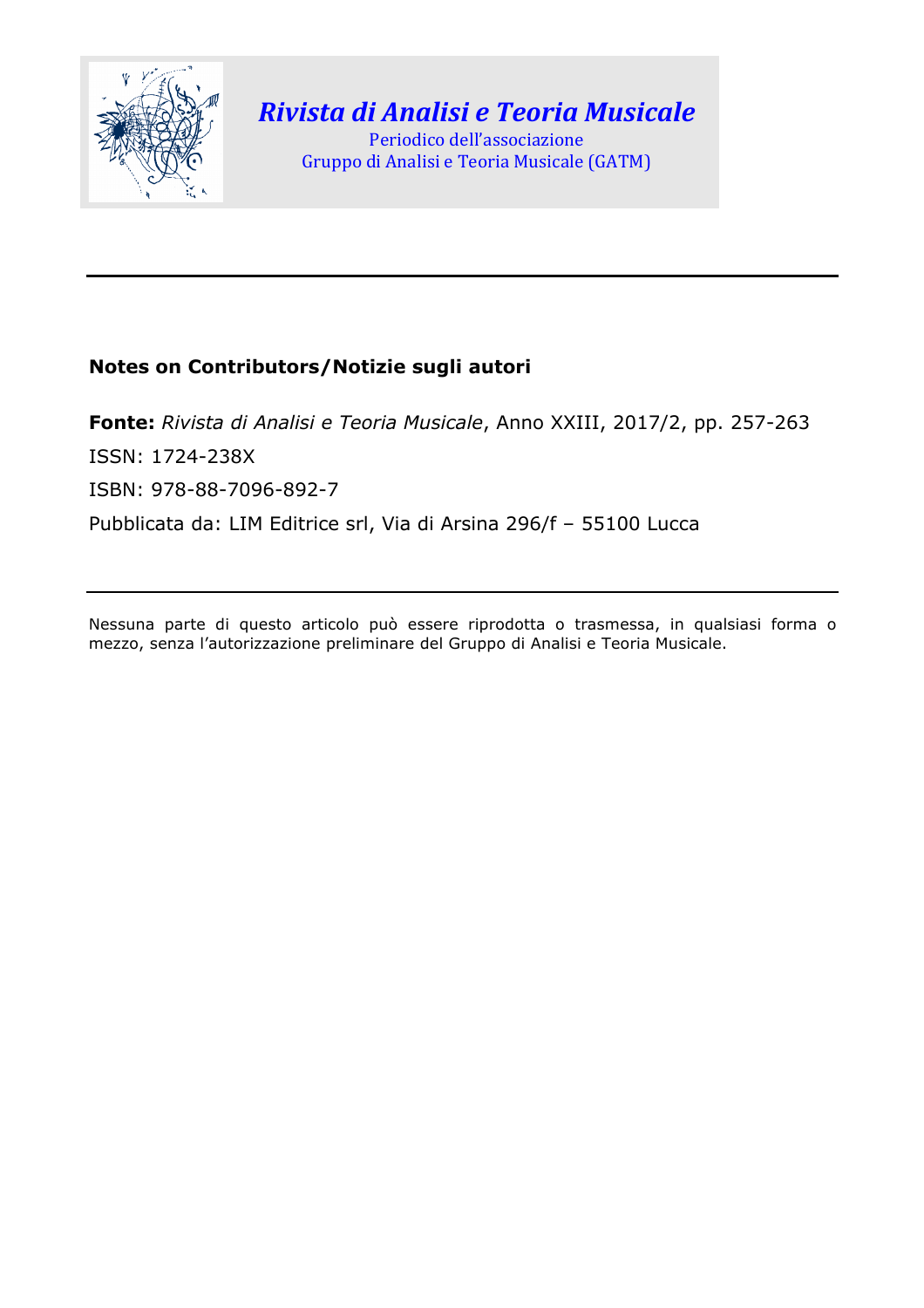# Notes on Contributors

### Alessandra Ignesti

She is a doctoral student in musicology at McGill University, Montreal. She previously received a Ph.D. in philosophy from the University of Padova, where she completed a dissertation on the relationship between chant and rhetoric in St. Augustine's philosophy. Her present research concerns early Renaissance sacred polyphony, with a particular focus on contrapuntal technique. Since 2014 she collaborates as a research assistant on the *Cantus Ultimus* project, part of the SIMSSA (*Single Interface for Music Score Searching and Analysis*) Partnership Grant project (McGill University).

### Julie Cumming

Full Professor of musicology at the Schulich School of Music, McGill University. She is the author of *Te Motet in the Age of Du Fay* (1999) and numerous articles on the motet, compositional process, historical improvisation, and book history. She leads the search and analysis axis of the SIMSSA project (*Single Interface for Music Score Searching and Analysis*, funded by the Social Sciences and Humanities Council of Canada), aimed at making notated music searchable on line.

### Agostino Magro

He is associate professor at the University of Rennes 2 Haute-Bretagne. He collaborates with the Centre d'Etudes Supérieures de la Renaissance (CESR) of the University of Tours. His researches focus on society and music of the fifteenth century, in particular in the Loire Valley (Ockeghem, Saint-Martin de Tours). He is editor of the *Corpus des Messes Anonymes du XVe siècle* (CESR) and a member of the project *CRIM – Citation: Renaissance Imitation Mass* (Haverford/CESR).

### John Milsom

Professorial Fellow in Music at Liverpool Hope University. He has published widely on Tudor topics, Josquin Desprez, and the analysis of sixteenth-century vocal polyphony. He has also created (and continues to curate) the online Christ Church Library Music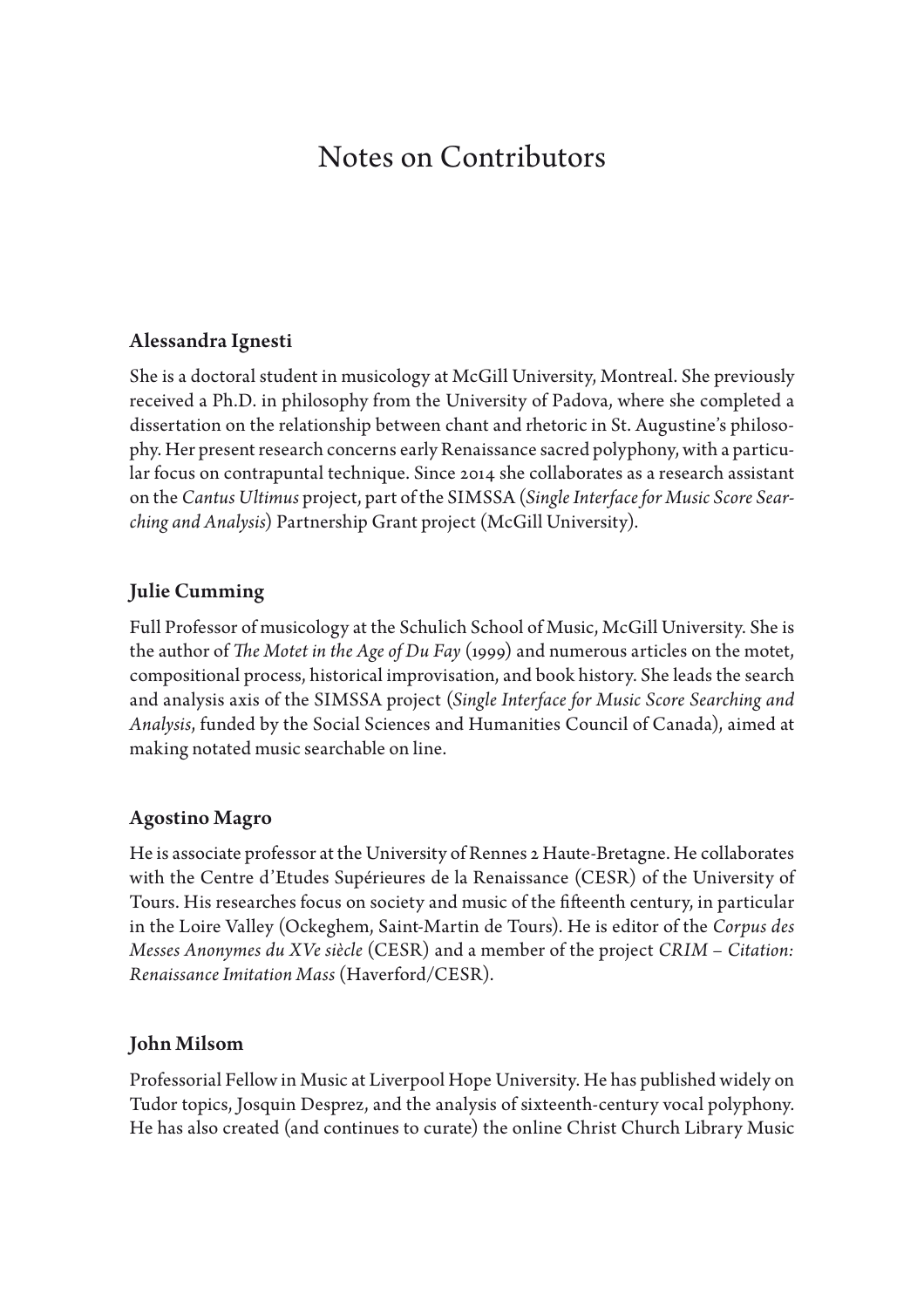Catalogue. In collaboration with Jessie Ann Owens, he is currently preparing a new critical edition of Thomas Morley's *A plaine and easie introduction to practicall musicke*  $(1597)$ .

## Catherine Motuz

She enjoys a career as a performer, teacher, and scholar. Co-director of La Rose des Vents (Montreal) and a founding member of I Fedeli (Basel), she has played with Concerto Palatino and the Amsterdam and Freiburg Baroque Orchestras. In September 2018, she will become professor of historical trombone at the Schola Cantorum Basiliensis. Based in Oxfordshire, she is a Ph.D. Candidate at McGill University, where she studies historical improvisation and ideas about musical expression in the Renaissance.

## Cecilia Nocilli

Afer her First Degree in Musicology at the University of Pavia, she obtained her Ph.D. at the University of Valldolid (2008). She is currently a Hanna Kiel Fellow of The Harvard University Center for Italian Renaissance Studies at Villa I Tati, in Florence (2017–2018). She has taught music history, music analysis, performance practice and dance history at the University of Valladolid (1999–2016) and the Escuela Superior de Arte Dramático de Castilla y León (2006–2015). Her work focuses on Renaissance music theory applied to dance, the music and dance from the Fifeenth to the Nineteenth Century and the rhetoric of the music and the body. She is artistic director, harpsichordist and dancer of Il Gentil Lauro (www.ilgentillauro.com).

### Susanna Pasticci

Associate professor in Musicology at the University of Cassino, she has been Editor of the «Rivista di Analisi e Teoria Musicale» since 2012. She has published widely on: music analysis; repertories from twentieth century (with a particular focus on Italian music and Igor Stravinsky); philological investigations and a study of creative processes. Forthcoming, for LIM publisher, the book *Musica e identità nel Novecento italiano: il caso di Gavino Gabriel.*

### Jesse Rodin

Associate Professor of Music at Stanford University and co-editor of the «Journal of Musicology». He has published widely on ffeenth-century music. He directs the *Josquin Research Project* (htp://josquin.stanford.edu), a digital tool for exploring a large corpus of Renaissance music, and the vocal ensemble Cut Circle (htp://cutcircle.org).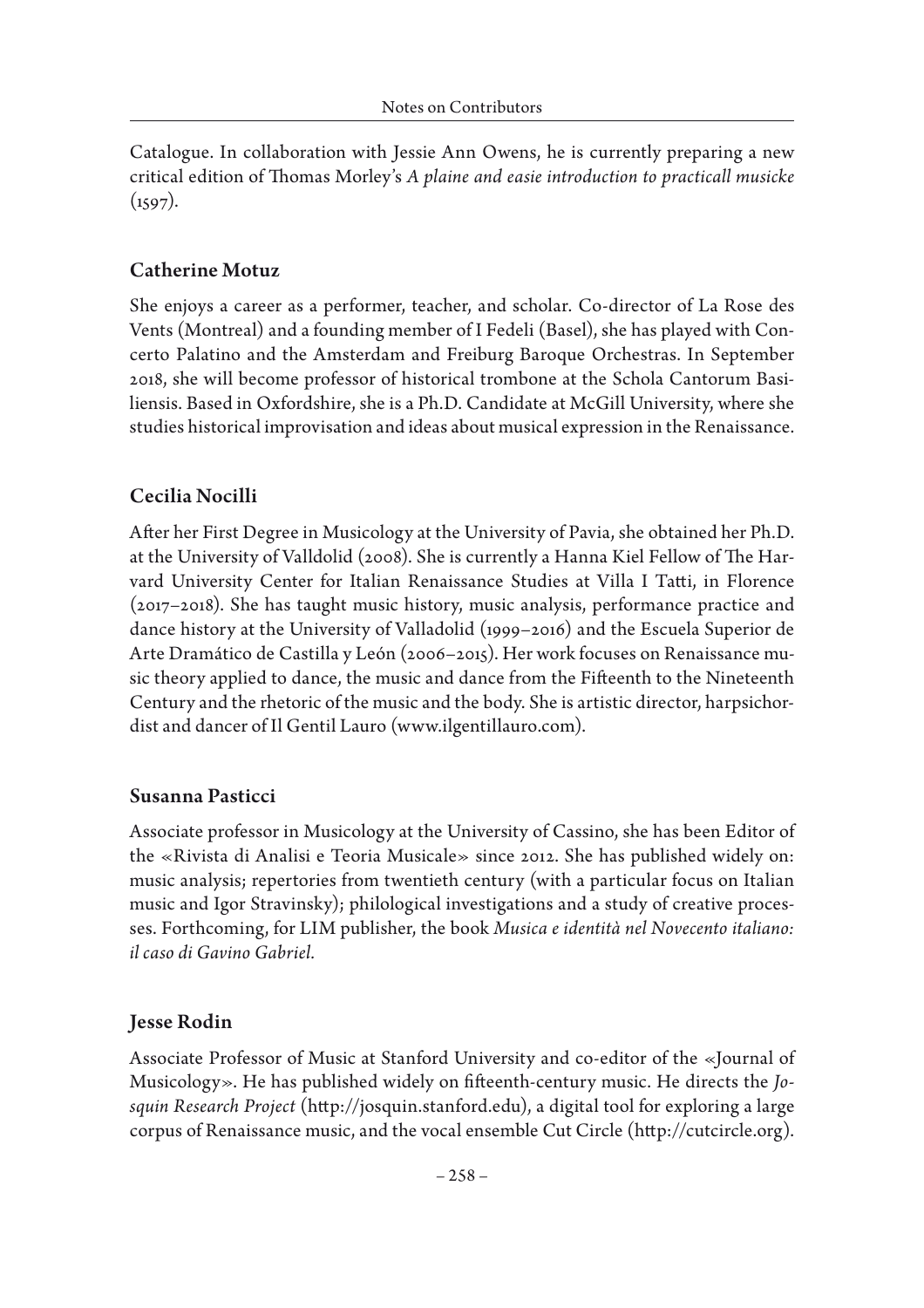His research on musical form has been supported by fellowships from the American Council of Learned Societies and the Guggenheim Foundation. He spent 2017–18 as a fellow at the The Harvard University Center for Italian Renaissance Studies of Villa I Tati in Florence.

### Francesco Rocco Rossi

He published three monographs (*Guillaume Faugues*, *Guillaume Du Fay* and *Percorsi di musica rinascimentale*), a handbook of Renaissance musical notation (*De musica mensurabili*) and various contributions on important musicological journals. He edited the critical edition of Faugues' Opera omnia and of a series of fifteenth-century Masses (these last editions for the CESR). He is Adjunct Professor at the Department of Musicology of the University of Pavia, where he teaches History of Renaissance music, and at the Istituto Pontifcio Ambrosiano di Musica Sacra in Milano, where he teaches Renaissance polyphonic notation.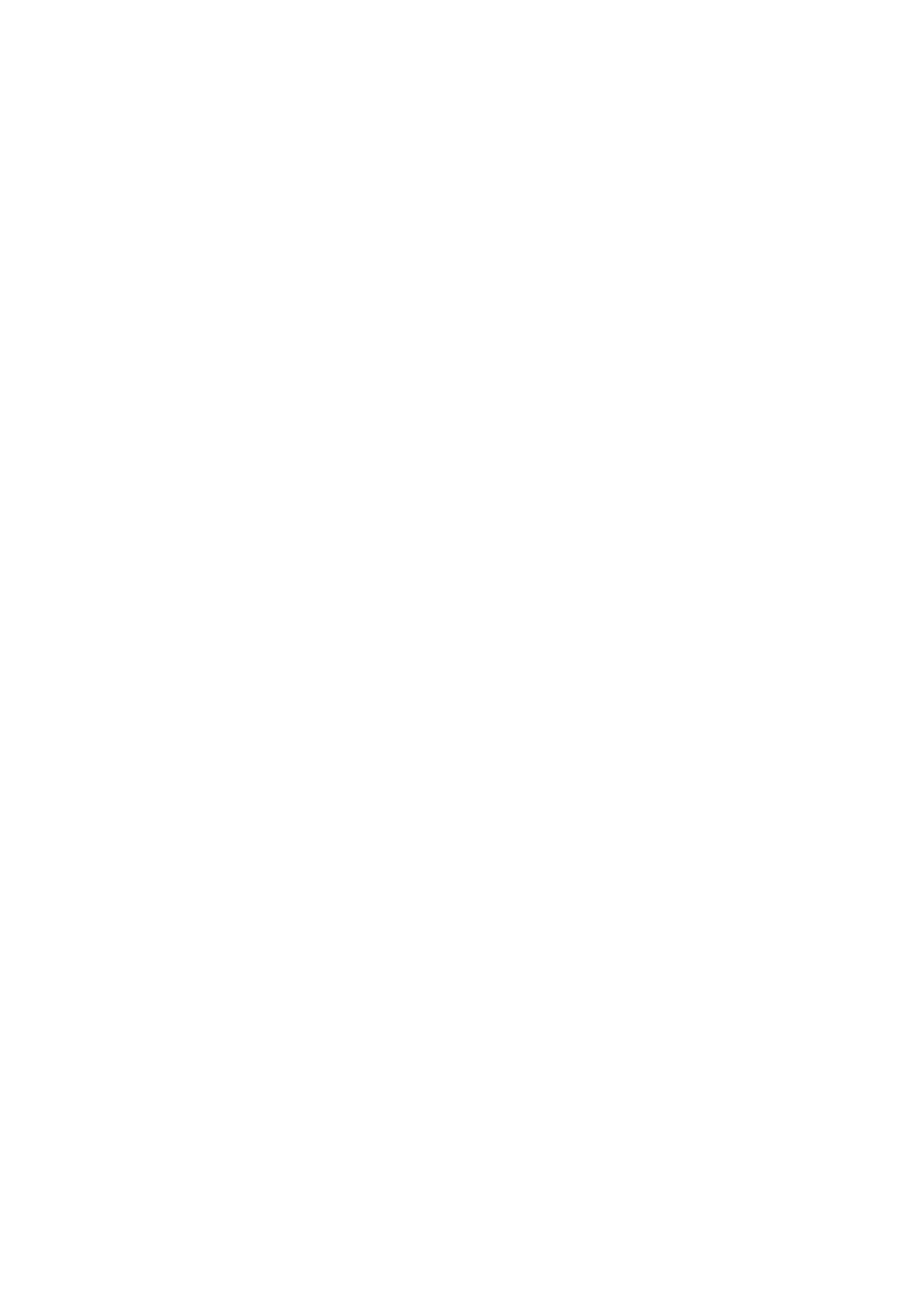# Notizie sugli autori

### Alessandra Ignesti

Sta completando un dottorato di ricerca in musicologia alla McGill University di Montréal, dopo aver conseguito un dotorato in flosofa all'Università di Padova con una tesi sulla relazione tra canto e retorica nella rifessione di sant'Agostino. Atualmente la sua ricerca si concentra sullo studio delle tecniche contrappuntistiche nella polifonia sacra del primo Rinascimento. Dal 2014 collabora al progeto di ricerca *Cantus Ultimus* nell'ambito del progeto SIMSSA (*Single Interface for Music Score Searching and Analysis*), fnanziato dal Social Sciences and Humanities Council del Canada.

### Julie Cumming

Professoressa ordinaria di musicologia presso la Schulich School of Music, McGill University. È autrice di *Te Motet in the Age of Du Fay* (1999) e di numerosi articoli sul moteto, sul processo compositivo, sull'improvvisazione storica e sulla storia del libro. Conduce la sezione ricerca e analisi del progeto SIMSSA (*Single Interface for Music Score Searching and Analysis*) fnanziato dal Social Sciences and Humanities Council del Canada, volto a rendere le annotazioni musicali fruibili online.

### Agostino Magro

Professore associato all'università di Rennes 2 Haute-Bretagne, collabora con il Centre d'Etudes Supérieures de la Renaissance (CESR) dell'università di Tours. I suoi interessi di ricerca riguardano la società e la produzione musicale del XV secolo, e in particolare l'atività musicale nella Valle della Loira (Ockeghem, Saint-Martin de Tours). È editore responsabile del *Corpus des Messes Anonymes du XVe siècle* (CESR) e membro del progeto *CRIM – Citation: Renaissance Imitation Mass*» (Haverford/CESR).

### John Milsom

Professorial Fellow in Music alla Liverpool Hope University. Ha pubblicato numerosi saggi sull'epoca dei Tudor, su Josquin Desprez e sull'analisi della polifonia vocale del Cinquecento. Ha creato (e continua a curare) il Christ Church Library Music Catalogue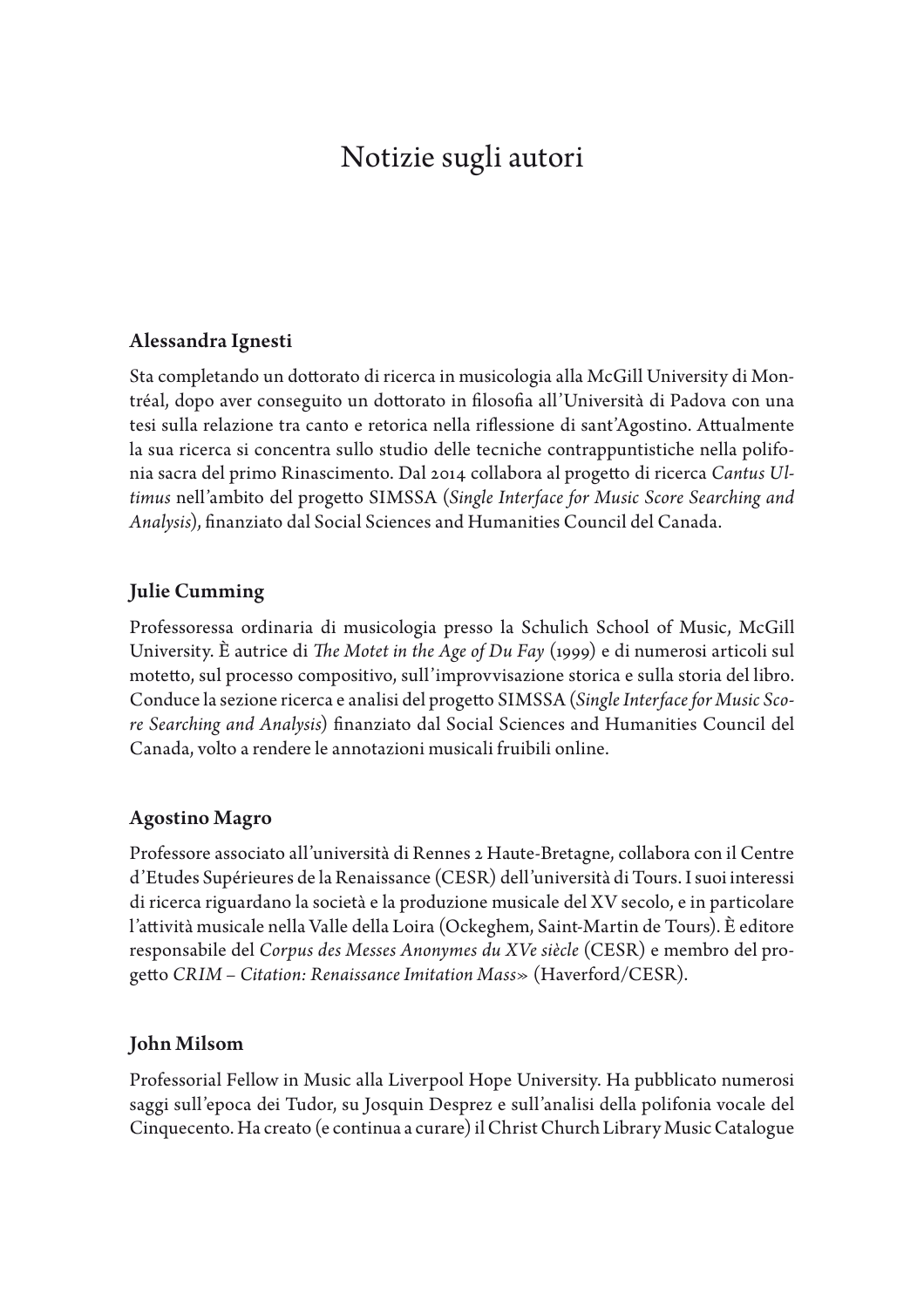online, e sta preparando una nuova edizione critica di *A plaine and easie introduction to practicall musicke* (1597) di Thomas Morley, in collaborazione con Jessie Ann Owens.

## Catherine Motuz

Musicista, insegnante e studiosa, è condiretrice de La Rose des Vents (Montreal) e membro fondatore del gruppo I Fedeli (Basilea); ha svolto atività concertistica con il Concerto Palatino e le Orchestre Barocche di Amsterdam e Friburgo. A partire da settembre 2018, terrà la catedra di trombone storico presso la Schola Cantorum Basiliensis. È dottoranda di ricerca alla McGill University, dove si dedica allo studio dell'improvvisazione storica e della pratica musicale nel Rinascimento.

# Cecilia Nocilli

Dopo la laurea in Musicologia all'Università di Pavia (1997) ha conseguito un dottorato di ricerca all'Universidad de Valladolid (2008). Nel 2017–18 è stata Hanna Keil Fellow presso The Harvard University Center for Italian Renaissance Studies di Villa I Tatti (Firenze). Ha insegnato Storia della musica, Analisi musicale, Prassi esecutiva e Storia della danza all'Universidad de Valladolid (2005–2016) e alla Escuela Superior de Arte Dramático de Castilla y León (2006–2015). Le sue pubblicazioni vertono sulla teoria musicale nel Rinascimento, la musica e la danza dal Quatrocento all'Otocento e la retorica del corpo. È diretrice artistica, clavicembalista e danzatrice de Il Gentil Lauro (www.ilgentillauro.com).

# Susanna Pasticci

Professoressa associata di Musicologia all'Università di Cassino, dirige la «Rivista di Analisi e Teoria Musicale» dal 2012. I suoi interessi di ricerca e le sue pubblicazioni si concentrano in tre principali campi di indagine: analisi musicale; repertori del XIX e del XX secolo (con particolare riguardo alla musica italiana e alla produzione di Igor Stravinskij); studio del processo creativo. Di prossima pubblicazione, per l'editore LIM, il volume *Musica e identità nel Novecento italiano: il caso di Gavino Gabriel*.

# Jesse Rodin

Professore associato di Musica alla Stanford University e condiretore del «Journal of Musicology», è autore di molte pubblicazioni sulla musica del XV secolo. Dirige il *Josquin Research Project* (htp://josquin.stanford.edu), uno strumento digitale che consente di esplorare un ampio corpus di musica rinascimentale, e l'ensemble vocale Cut Circle (htp://cutcircle.org). Le sue ricerche sulla forma musicale sono state supportate